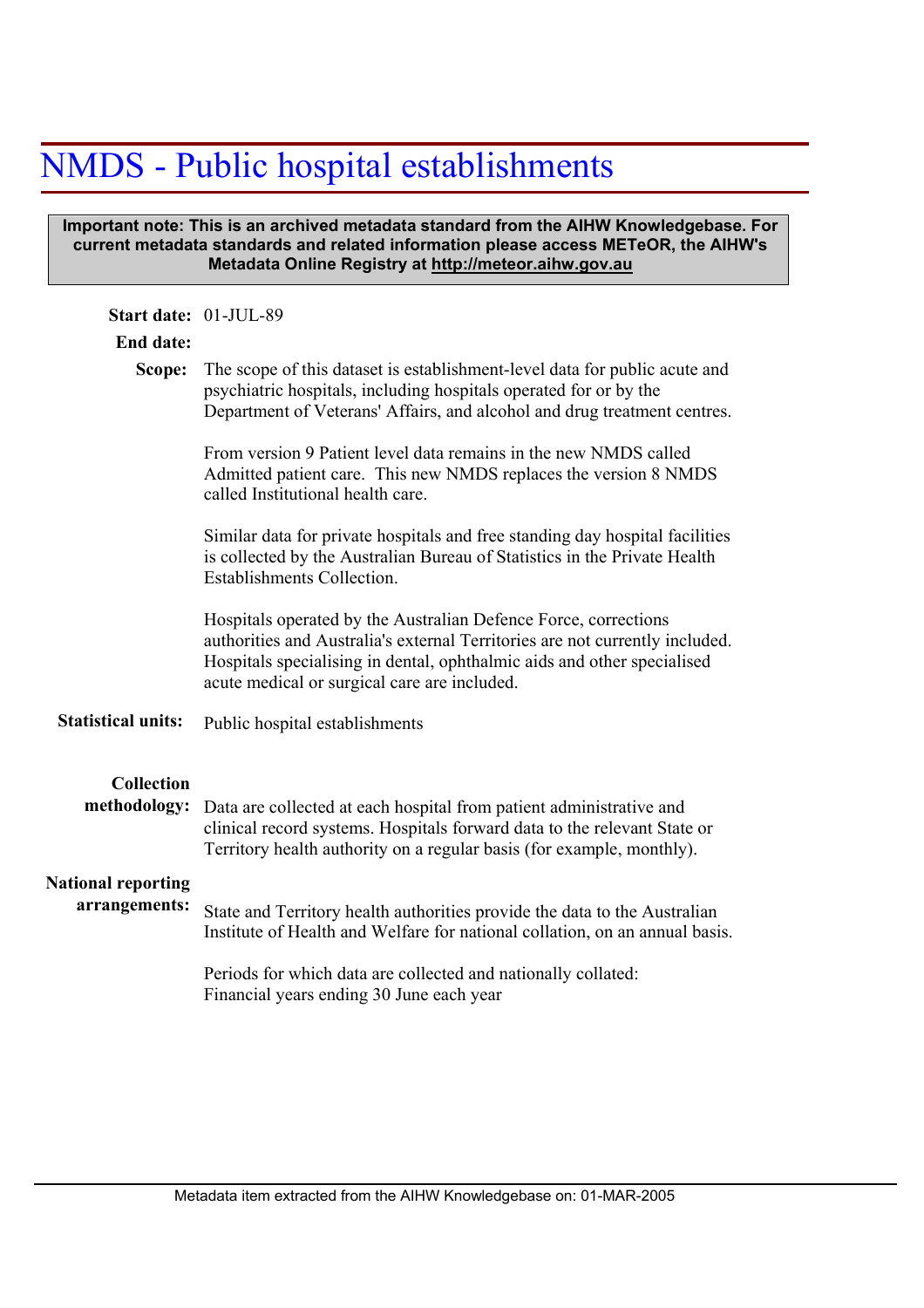## **Scope links with**

| other NMDSs:     | Episodes of care for admitted patients which occur partly or fully in<br>designated psychiatric units of public acute hospitals or in public<br>psychiatric hospitals:<br>- Admitted patient care NMDS, version 1<br>- Admitted patient mental health care NMDS, version 1 |
|------------------|----------------------------------------------------------------------------------------------------------------------------------------------------------------------------------------------------------------------------------------------------------------------------|
| <b>Source</b>    | - Admitted patient palliative care NMDS, version 1                                                                                                                                                                                                                         |
| organisation:    | National Health Information Management Group                                                                                                                                                                                                                               |
| <b>Comments:</b> | Statistical units are entities from or about which statistics are collected or<br>in respect of which statistics are compiled, tabulated or published.                                                                                                                     |

## *Data elements linked to this Data set specification*

| <b>Name</b>                                         | Data                | Reg.                             | ID     | <b>Ver</b>     | <b>Type</b>                | <b>Current</b> |
|-----------------------------------------------------|---------------------|----------------------------------|--------|----------------|----------------------------|----------------|
| Administrative expenses                             | <b>NHDD</b>         | <b>NHIMG</b>                     | 000244 | 1              | Data<br>Element            | Current        |
| <b>Australian State/Territory</b><br>identifier     | Int.<br><b>NHDD</b> | <b>NCSIMG</b><br>NCSDD & & NHIMG | 002025 | $\overline{4}$ | Data<br>Element            | Current        |
| Capital expenditure                                 | <b>NHDD</b>         | <b>NHIMG</b>                     | 000248 | 1              | Data<br>Element            | Current        |
| Capital expenditure - gross<br>(accrual accounting) | <b>NHDD</b>         | <b>NHIMG</b>                     | 000325 | 2              | Data<br>Element            | Current        |
| Capital expenditure - net<br>(accrual accounting)   | <b>NHDD</b>         | <b>NHIMG</b>                     | 000396 | 2              | Data<br>Element            | Current        |
| Depreciation                                        | <b>NHDD</b>         | <b>NHIMG</b>                     | 000246 | 1              | Data<br>Element            | Current        |
| Domestic services                                   | <b>NHDD</b>         | NHIMG                            | 000241 | 1              | Data<br>Element            | Current        |
| Drug supplies                                       | <b>NHDD</b>         | <b>NHIMG</b>                     | 000238 | 1              | Data<br>Element            | Current        |
| Establishment identifier                            | <b>NHDD</b>         | <b>NHIMG</b>                     | 000050 | 4              | Derived<br>Data<br>Element | Current        |
| Establishment number                                | NHDD                | <b>NHIMG</b>                     | 000377 | 4              | Data                       | Current        |

Metadata item extracted from the AIHW Knowledgebase on: 01-MAR-2005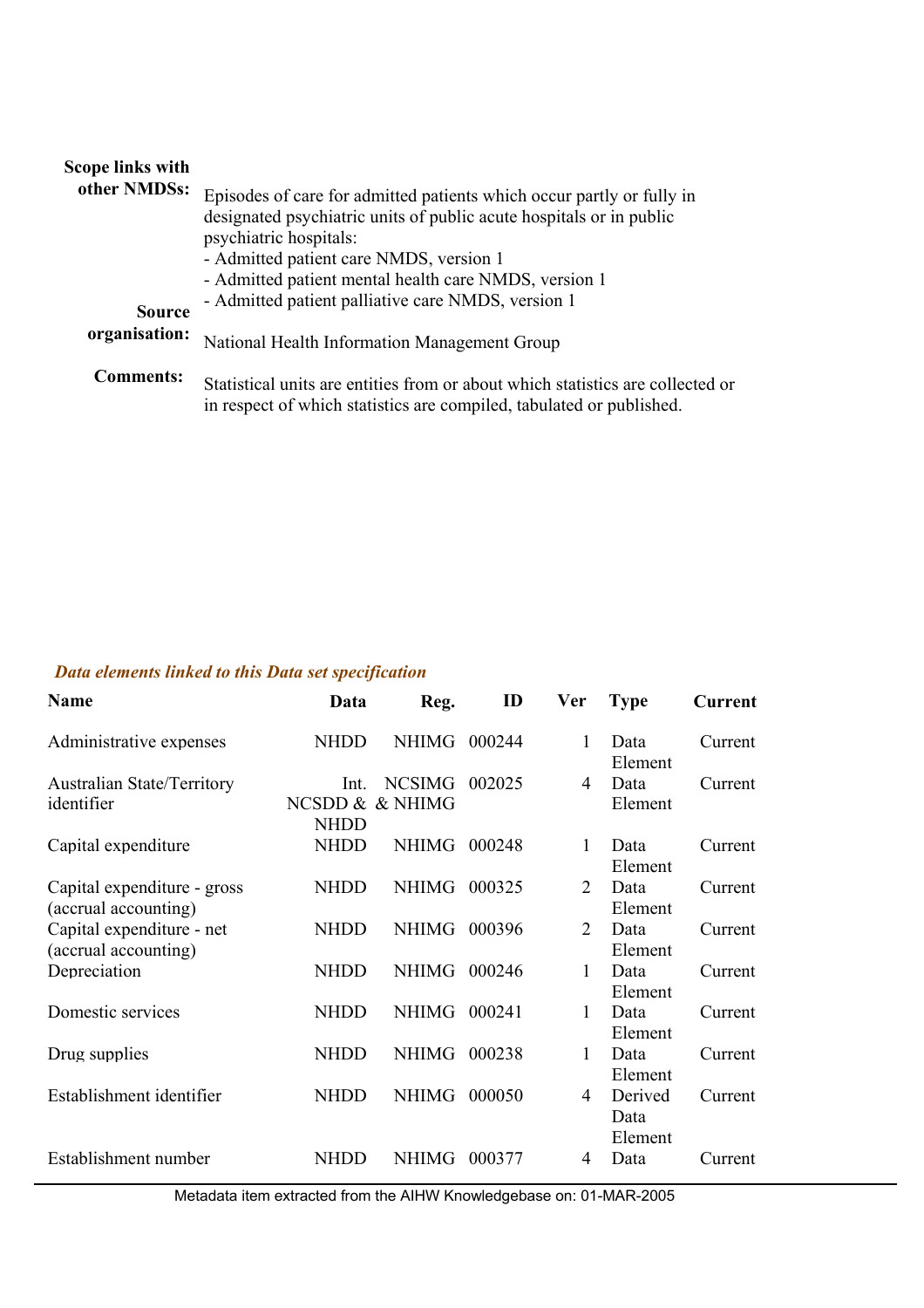|                                  |             |              |        |                | Element |         |
|----------------------------------|-------------|--------------|--------|----------------|---------|---------|
| Establishment sector             | <b>NHDD</b> | <b>NHIMG</b> | 000379 | 4              | Data    | Current |
|                                  |             |              |        |                | Element |         |
| Establishment type               | <b>NHDD</b> | <b>NHIMG</b> | 000327 | 1              | Data    | Current |
|                                  |             |              |        |                | Element |         |
| Food supplies                    | <b>NHDD</b> | <b>NHIMG</b> | 000240 | 1              | Data    | Current |
|                                  |             |              |        |                | Element |         |
| Full-time equivalent staff       | <b>NHDD</b> | <b>NHIMG</b> | 000252 | $\overline{2}$ | Derived | Current |
|                                  |             |              |        |                | Data    |         |
|                                  |             |              |        |                | Element |         |
| Geographical location of         | <b>NHDD</b> | <b>NHIMG</b> | 000260 | $\overline{2}$ | Data    | Current |
| establishment                    |             |              |        |                | Element |         |
| Group sessions                   | <b>NHDD</b> | NHIMG        | 000210 | $\mathbf{1}$   | Derived | Current |
|                                  |             |              |        |                | Data    |         |
|                                  |             |              |        |                | Element |         |
| Hospital                         | <b>NHDD</b> | <b>NHIMG</b> | 000064 | $\mathbf{1}$   | Data    | Current |
|                                  |             |              |        |                | Element |         |
|                                  |             |              |        |                | Concept |         |
| Hospital boarder                 | <b>NHDD</b> | <b>NHIMG</b> | 000065 | $\mathbf{1}$   | Data    | Current |
|                                  |             |              |        |                | Element |         |
|                                  |             |              |        |                | Concept |         |
| Indirect health care expenditure | <b>NHDD</b> | NHIMG        | 000326 | $\mathbf{1}$   | Data    | Current |
|                                  |             |              |        |                | Element |         |
| Individual/group session         | <b>NHDD</b> | <b>NHIMG</b> | 000235 | 1              | Data    | Current |
|                                  |             |              |        |                | Element |         |
| Interest payments                | <b>NHDD</b> | <b>NHIMG</b> | 000245 | $\mathbf{1}$   | Data    | Current |
|                                  |             |              |        |                | Element |         |
| Medical and surgical supplies    | <b>NHDD</b> | <b>NHIMG</b> | 000239 | 1              | Data    | Current |
|                                  |             |              |        |                | Element |         |
| Non-admitted patient             | <b>NHDD</b> | <b>NHIMG</b> | 000104 | $\mathbf{1}$   | Data    | Current |
|                                  |             |              |        |                | Element |         |
|                                  |             |              |        |                | Concept |         |
| Number of available beds for     | <b>NHDD</b> | <b>NHIMG</b> | 000255 | $\overline{2}$ | Data    | Current |
| admitted patients                |             |              |        |                | Element |         |
| Occasions of service             | <b>NHDD</b> | NHIMG 000209 |        | $\mathbf{1}$   | Derived | Current |
|                                  |             |              |        |                | Data    |         |
|                                  |             |              |        |                | Element |         |
| Other recurrent expenditure      | <b>NHDD</b> | NHIMG 000247 |        | $\mathbf{1}$   | Data    | Current |
|                                  |             |              |        |                | Element |         |
| Other revenues                   | <b>NHDD</b> | NHIMG 000323 |        | $\mathbf{1}$   | Data    | Current |
|                                  |             |              |        |                | Element |         |
| Overnight-stay patient           | <b>NHDD</b> | NHIMG 000116 |        | 3              | Data    | Current |
|                                  |             |              |        |                | Element |         |
|                                  |             |              |        |                | Concept |         |
| Patient                          | <b>NHDD</b> | NHIMG 000117 |        | $\mathbf{1}$   | Data    | Current |
|                                  |             |              |        |                | Element |         |
|                                  |             |              |        |                | Concept |         |
| Patient revenue                  | <b>NHDD</b> | NHIMG 000296 |        | $\mathbf{1}$   | Data    | Current |
|                                  |             |              |        |                | Element |         |
|                                  |             |              |        |                |         |         |